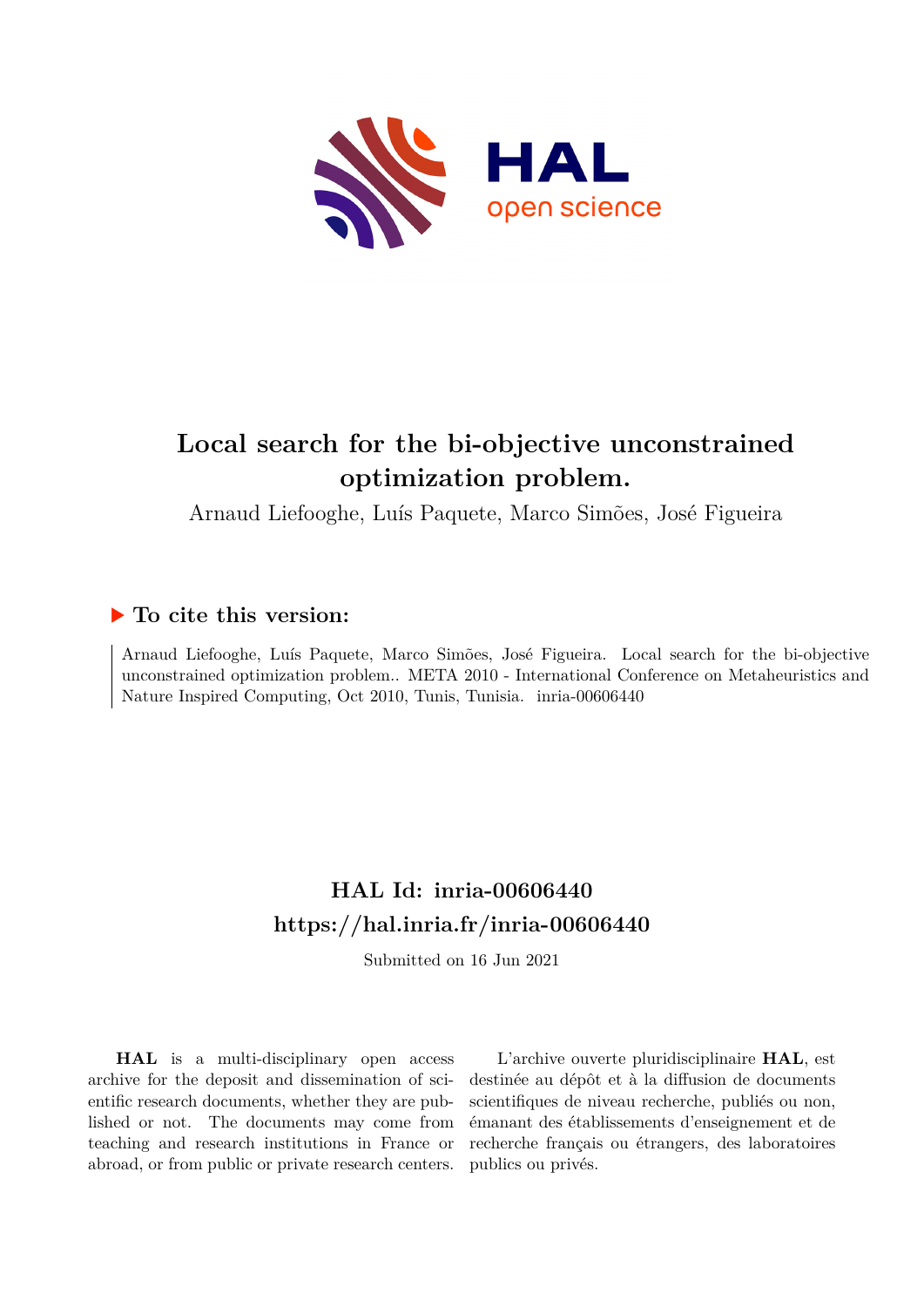### Local Search for the Bi-objective Unconstrained Optimization Problem

Arnaud Liefooghe<sup>1</sup>, Luís Paquete<sup>1</sup>, Marco Simões<sup>1</sup>, and José R. Figueira<sup>2</sup>

<sup>1</sup>CISUC, Department of Informatics Engineering, University of Coimbra, Portugal  ${}^{2}$ CEG-IST, Instituto Superior Técnico, Technical University of Lisbon, Portugal arnaud@dei.uc.pt,paquete@dei.uc.pt,msimoes@student.dei.uc.pt,figueira@ist.utl.pt

#### 1 Introduction

This work reports an experimental analysis on the properties of graph induced by the set of efficient solutions for a multiobjective combinatorial optimization problem. In particular, we empirically examine connectedness of efficient solutions with respect to a given definition of neighborhood and we design methodological principles that exploit this property in order to develop more efficient metaheuristic approaches.

The multiobjective combinatorial optimization problem under investigation is referred as the Bi-objective Unconstrained Optimization Problem (BUOP) [1]. Given a set of  $i = 1, \ldots, n$  items, each one being associated to a positive profit value  $p_i$  and a positive weight value  $w_i$ , the BUOP is defined as follows.

$$
\max \sum_{i=1}^{n} p_i x_i
$$
\n
$$
\min \sum_{i=1}^{n} w_i x_i
$$
\n
$$
\text{subject to: } x_i \in \{0, 1\}^n
$$
\n
$$
(BUOP)
$$

The problem can also be seen as a knapsack problem where the capacity constraint is transformed into an additional objective function to be minimized, giving rise to a bi-objective formulation.

#### 2 Connectedness for the BUOP

When trying to identify the whole set of non-dominated solutions, local search algorithms may take advantage of the structure of the efficient set. The issue of connectedness is related to the property that efficient solutions are connected with respect to a neighborhood structure  $[2, 4]$ . When such a property holds, finding all the efficient solutions is made possible by means of the iterative exploration of the neighborhood of the current approximation by starting with one or more efficient solution(s) [5]. Unfortunately, rather negative theoretical results have been reported in the literature so far with respect to different definitions of neighborhood [2, 4]. However, in practice, empirical results show that approximate non-dominated solutions are strongly clustered for some classical multiobjective combinatorial optimization problems [6].

Here, we investigate connectedness for the BUOP. In order to avoid the use of approximate efficient solutions found by some heuristics approaches (and then biased by the explicit or implicit use of a given neighborhood structure), we implemented an exact algorithm based on dynamic programming for the identification of the maximal complete efficient set. Despite the counterexample reported in [4], practical instances show that connectedness with respect to Hamming distance one holds quite often for problems of different sizes, ranges and objective correlation. In the few cases of unconnectedness with respect to Hamming distance one, we found that connectedness holds for Hamming distance two. These findings give a strong motivation for the exploitation of local search principles in the identification of the efficient set (or its representative) for the BUOP.

#### 3 Pareto Local Search for the BUOP

The proposed approach is a two-phase algorithm based on the Pareto Local Search (PLS) general framework [5]. An archive of mutually non-dominated solutions is maintained. At each iteration, a